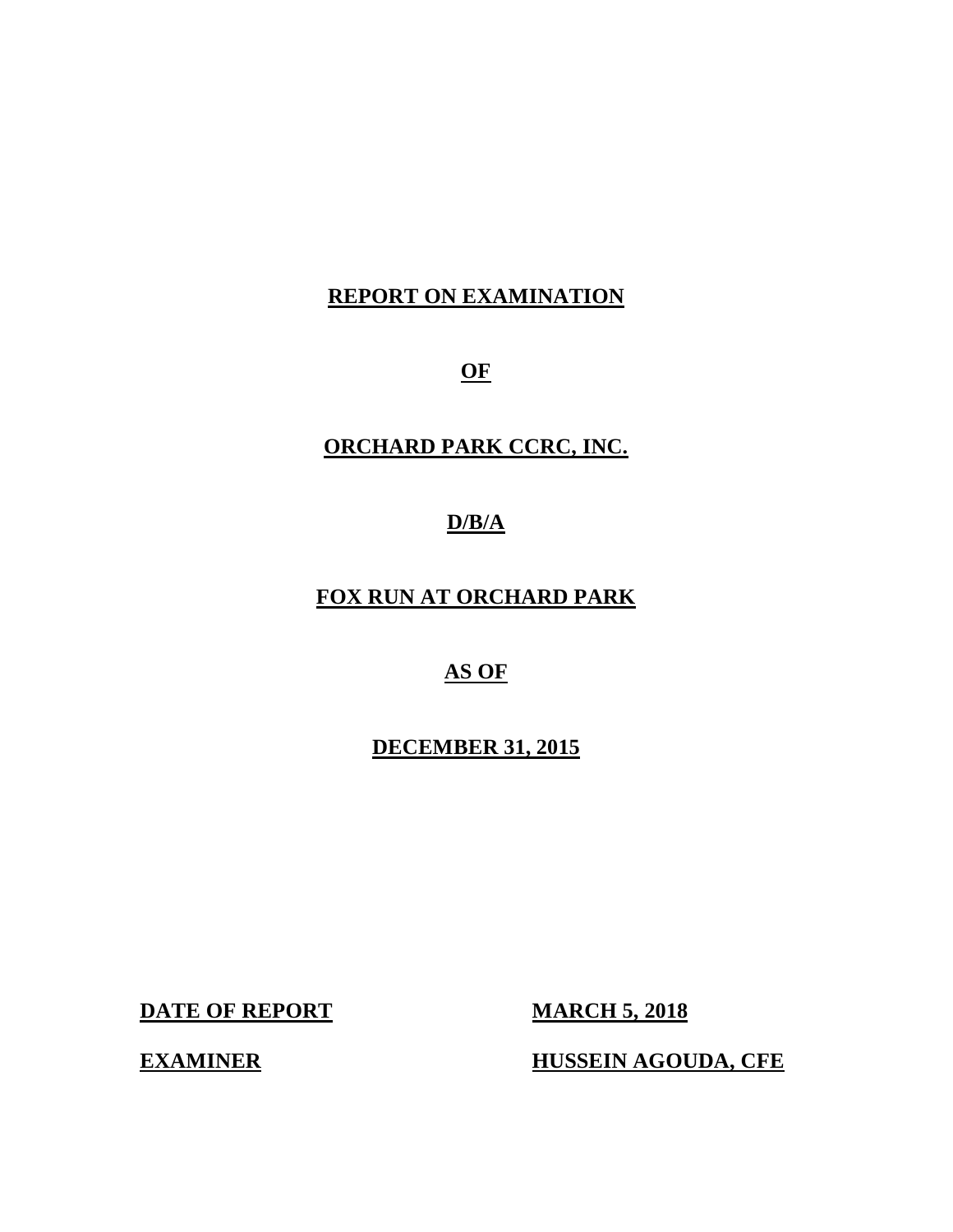#### **TABLE OF CONTENTS**

#### **ITEM NO.**  1. Scope of the examination 2. Description of the Community A. Corporate governance B. Corporate structure C. Occupancy rates 3. Financial statements A. Balance sheet B. Statement of revenue, expenses and change in actuarial surplus 4. Subsequent events 5. Compliance with prior comments and recommendations **PAGE NO.**  2 3 7 9 10 11 12 13 14 16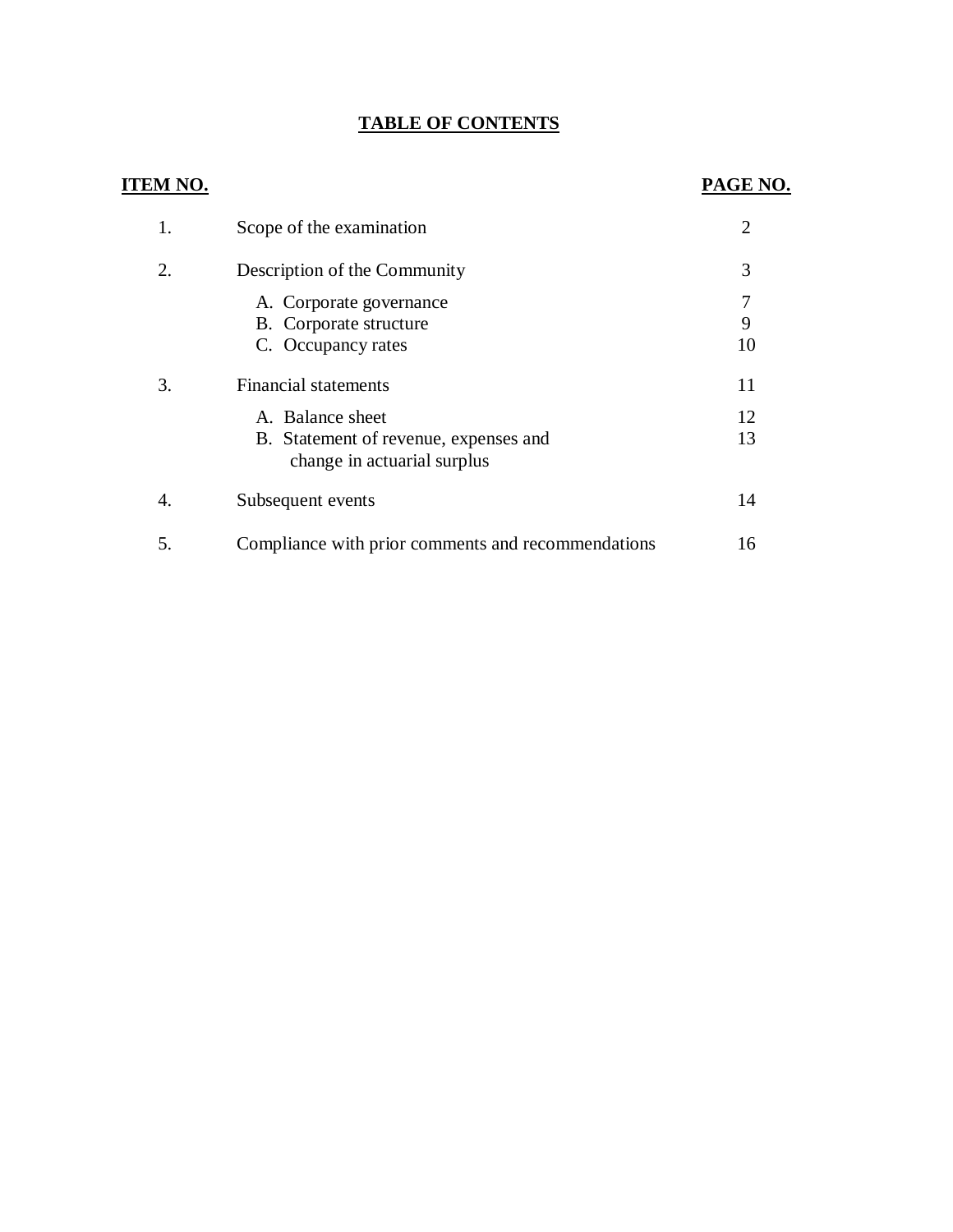

 Andrew M. Cuomo Governor

Maria T. Vullo Superintendent

March 5, 2018

 Honorable Maria T. Vullo Superintendent of Financial Services Albany, New York 12257

Madam:

 Pursuant to the requirements of the New York Insurance Law and New York Public Health Law, and acting in accordance with the instructions contained in Appointment Number 31553, dated December 13, 2016, attached hereto, I have made an examination of Orchard Park CCRC, Inc. d/b/a Fox Run at Orchard Park, a not-for-profit continuing care retirement community licensed pursuant to the provisions of Article 46 of the New York Public Health Law, as of December 31, 2015, and respectfully submit the following report thereon.

 The examination was conducted at the administrative office of Orchard Park CCRC, Inc. d/b/a Fox Run at Orchard Park, at One Fox Run Lane, Orchard Park, New York.

 Wherever the designations the "Community" or "Fox Run" appear herein, without qualification, they should be understood to indicate Orchard Park CCRC, Inc. d/b/a Fox Run at Orchard Park.

 Wherever the designation the "Department" appears herein, without qualification, it should be understood to indicate the New York State Department of Financial Services.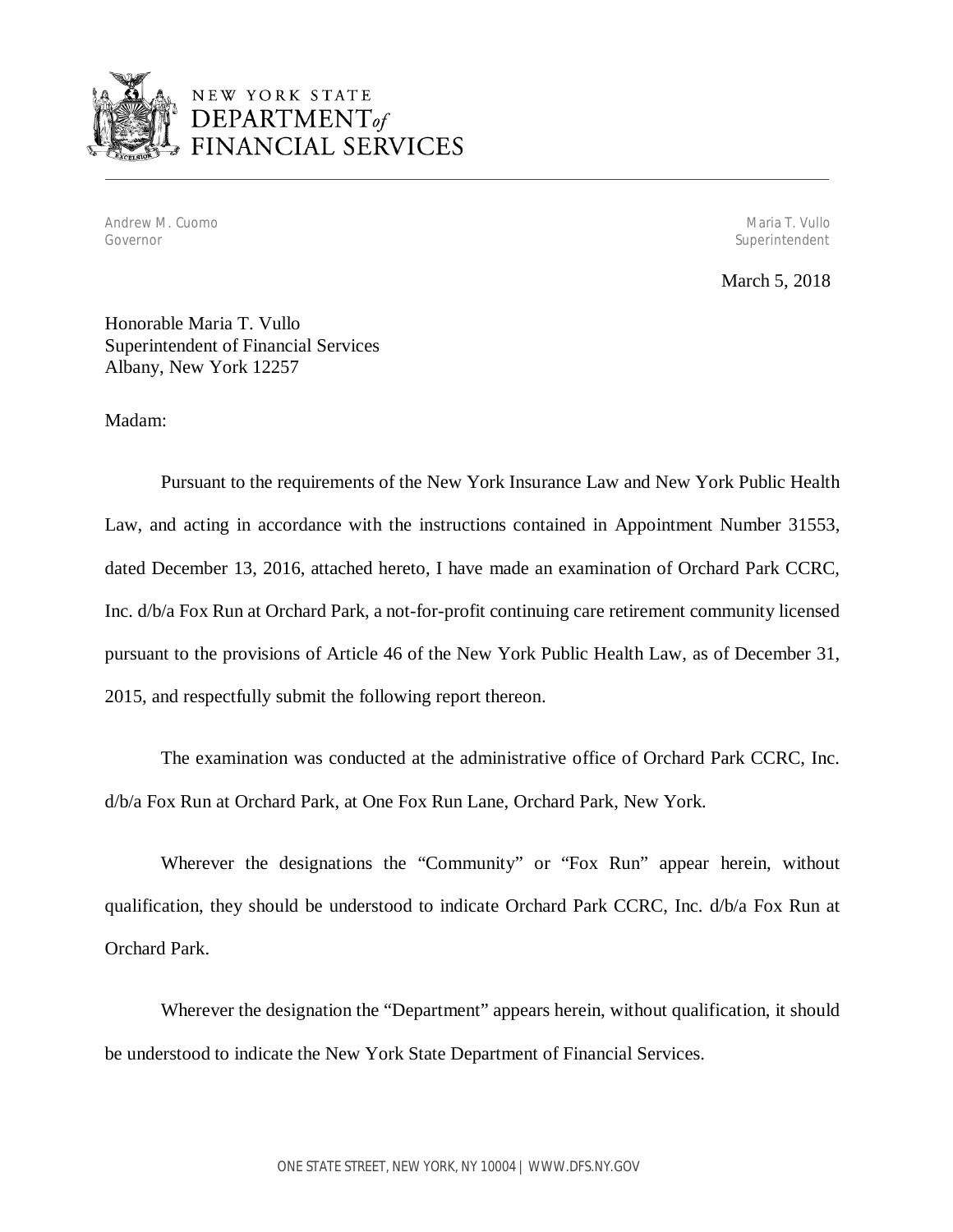#### **1. SCOPE OF THE EXAMINATION**

 covered the three-year period from January 1, 2013 through December 31, 2015. Transactions occurring subsequent to this period were reviewed where deemed appropriate by the examiner. The previous examination was conducted as of December 31, 2012. This examination

 Representatives of the New York State Department of Financial Services and the New York State Department of Health conducted a site inspection of the Community's facility on January 19, 2017, pursuant to Section 4614(1) of the New York Public Health Law.

 The examination comprised a verification of the assets and liabilities of the Community as of December 31, 2015, in accordance with generally accepted accounting principles (GAAP), as modified by the Department pursuant to Insurance Regulation No. 140 (11 NYCRR 350), a review of income and disbursements deemed necessary to accomplish such verification, and utilized, to the extent considered appropriate, work performed by the Community's independent certified public accountant and independent actuary. It should be noted that the balance sheet included herein was reported as of December 31, 2015, on a statutory actuarial basis pursuant to Insurance Regulation No. 140 (11 NYCRR 350).

A review was also made of the following items:

 Community documents Compliance with By-laws Board of Trustees' minutes of meetings Occupancy levels Financial documents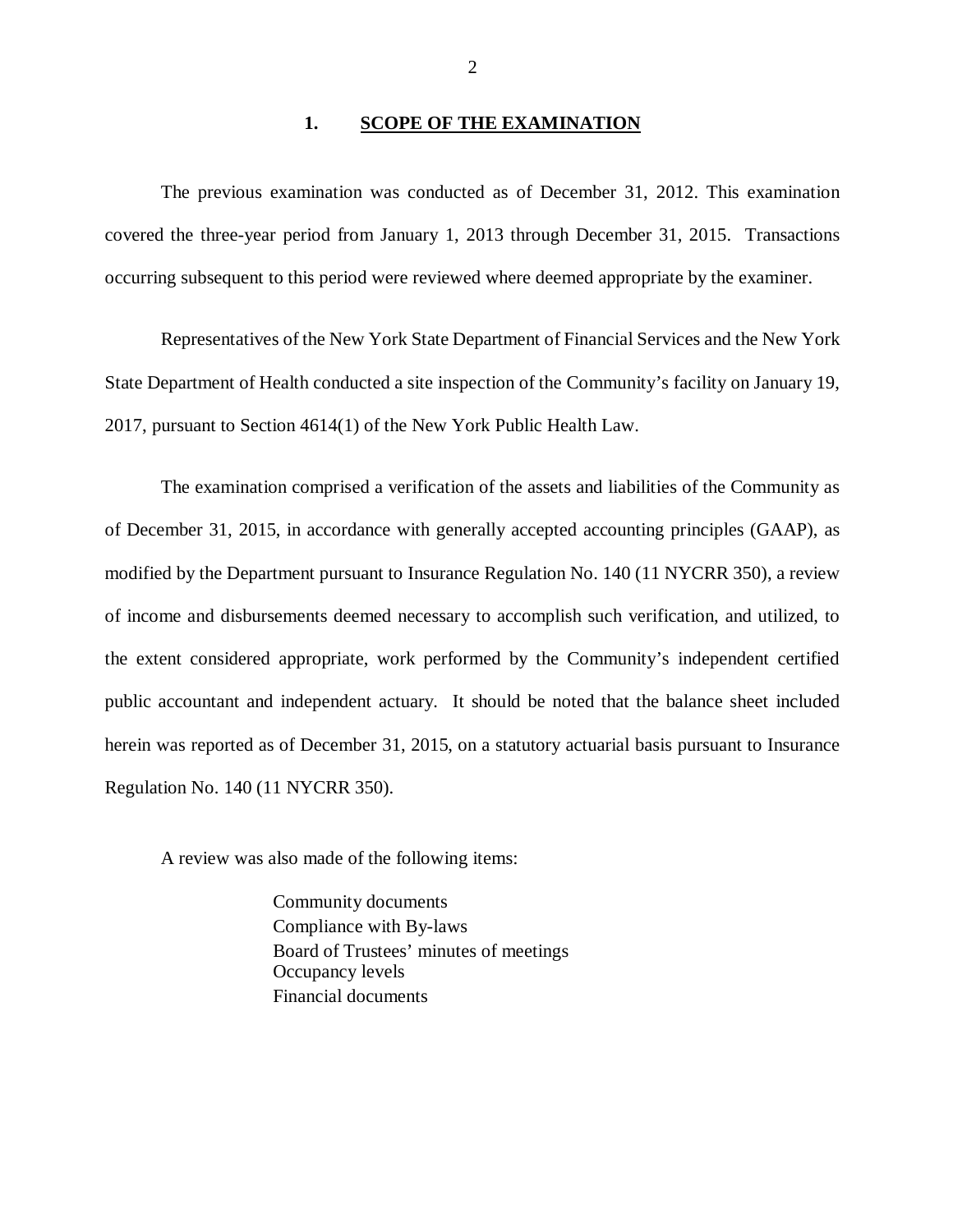matters which involve departures from laws, regulations or rules, or which are deemed to require explanation or description. This report on examination is confined to financial statements and comments on those

 A review was also made to ascertain what actions were taken by the Community with regard to comments and recommendations contained in the prior report on examination.

#### **2. DESCRIPTION OF THE COMMUNITY**

 The Community is a continuing care retirement community as defined in Section 4601 of the New York State Public Health Law. The Community received a Certificate of Authority issued by the New York State Department of Health and approved by the New York State Continuing Care Retirement Council on November 1, 2007. Fox Run began operations on November 1, 2007. The Community is a tax-exempt organization under Section  $501(c)(3)$  of the Internal Revenue Code.

 The Community is a not-for-profit organization located on a 54 acre campus in Orchard Park, New York. The Community was formed to build, own and operate a continuing care retirement community, which, as of the examination date, consists of one hundred eighty (180) independent living units (150 apartments and 30 patio homes), fifty-two (52) enriched housing and memory care units, and fifty (50) skilled nursing beds.

 The Community provides residents with a continuum of services, including independent living, assisted living, and skilled nursing care. These services are covered under a life care contract between the Community and each prospective resident, which sets forth the responsibilities of both parties. Each resident is required to pay an entrance fee for the right to occupy a unit, and to pay a monthly service fee for the right to use the living accommodations and utilize the services of the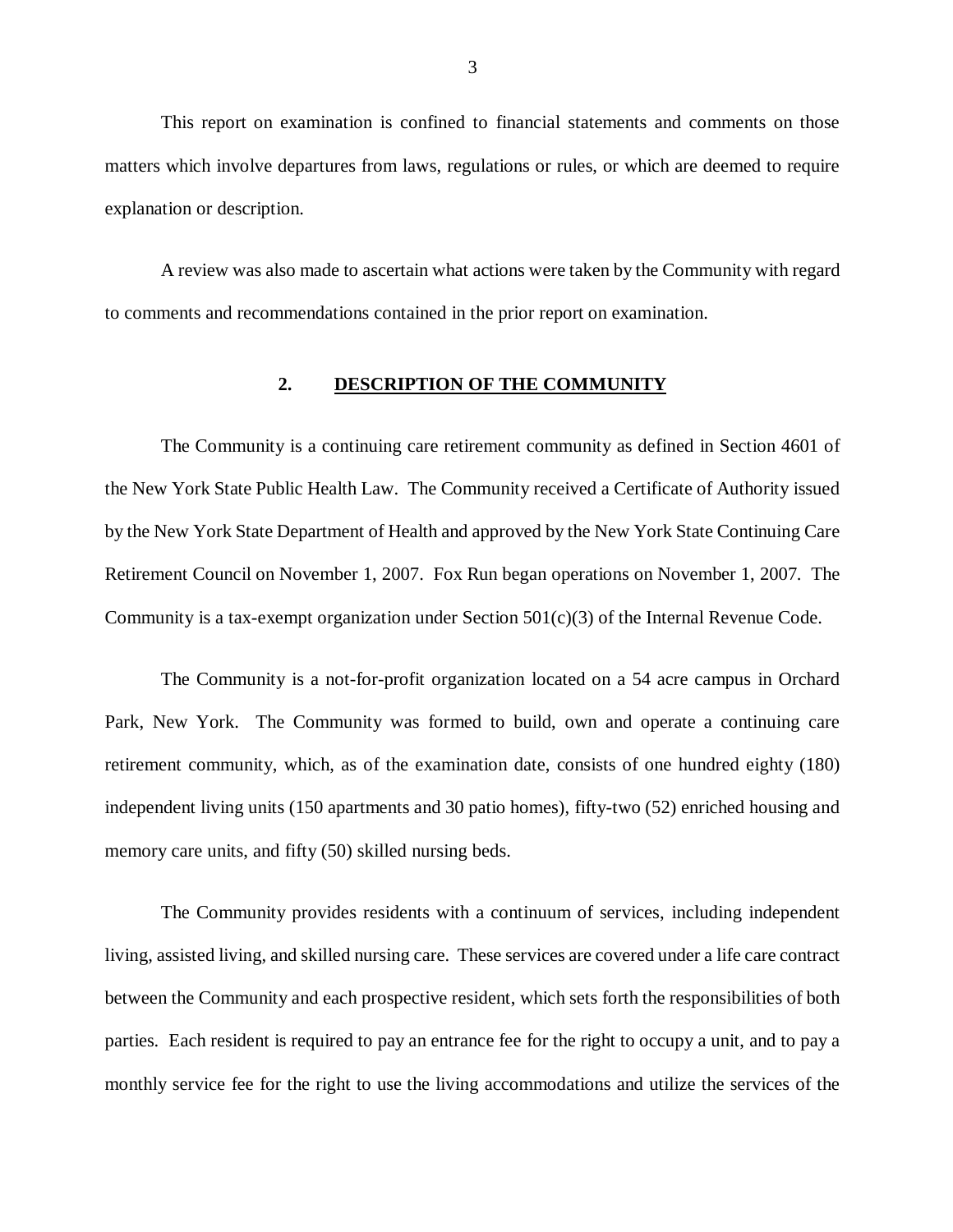Community. The entrance fee and monthly service fees are based on the size and type of living unit, and the number of residents that occupy each unit.

 The entrance fee is a one-time payment based upon three factors: 1) the type of apartment or patio home selected, 2) the entrance fee plan chosen, and 3) the number of occupants. The prospective resident pays an initial deposit of ten percent (10%) of the total entrance fee upon execution of the life care agreement. Entrance fee deposits are placed in an interest-bearing escrow account. The resident pays the balance of the total entrance fee on or prior to the residency date.

 The Community offers three types of continuing care contracts. The following is a description of the three types of contracts offered to prospective residents by the Community:

#### **90% Refundable Lifecare Plan**

 The 90% Refundable Plan offers medically necessary assisted living including memory care and skilled nursing care with no increase in the monthly service fee (except for the annual cost of living adjustment) and requires a higher entrance fee. The entrance fee refund provision of this plan allows for 90% of the entrance fee paid to be refunded to the resident's(s') estate.

 residency date of a new resident occupying the vacated unit, but not more than one (1) year after being vacated. Such refund shall be the greater of: a) the entrance fee paid less a four percent (4%) administrative fee and a two percent (2%) fee for each month or fraction thereof since the resident's residency date; and b) ninety percent (90%) of the full entrance fee paid. The Community will provide a refund to a resident within thirty (30) days following the

 The (greater) amount determined shall be further reduced by any costs incurred by the Community, at the request of the resident, that were set forth in writing in an addendum to the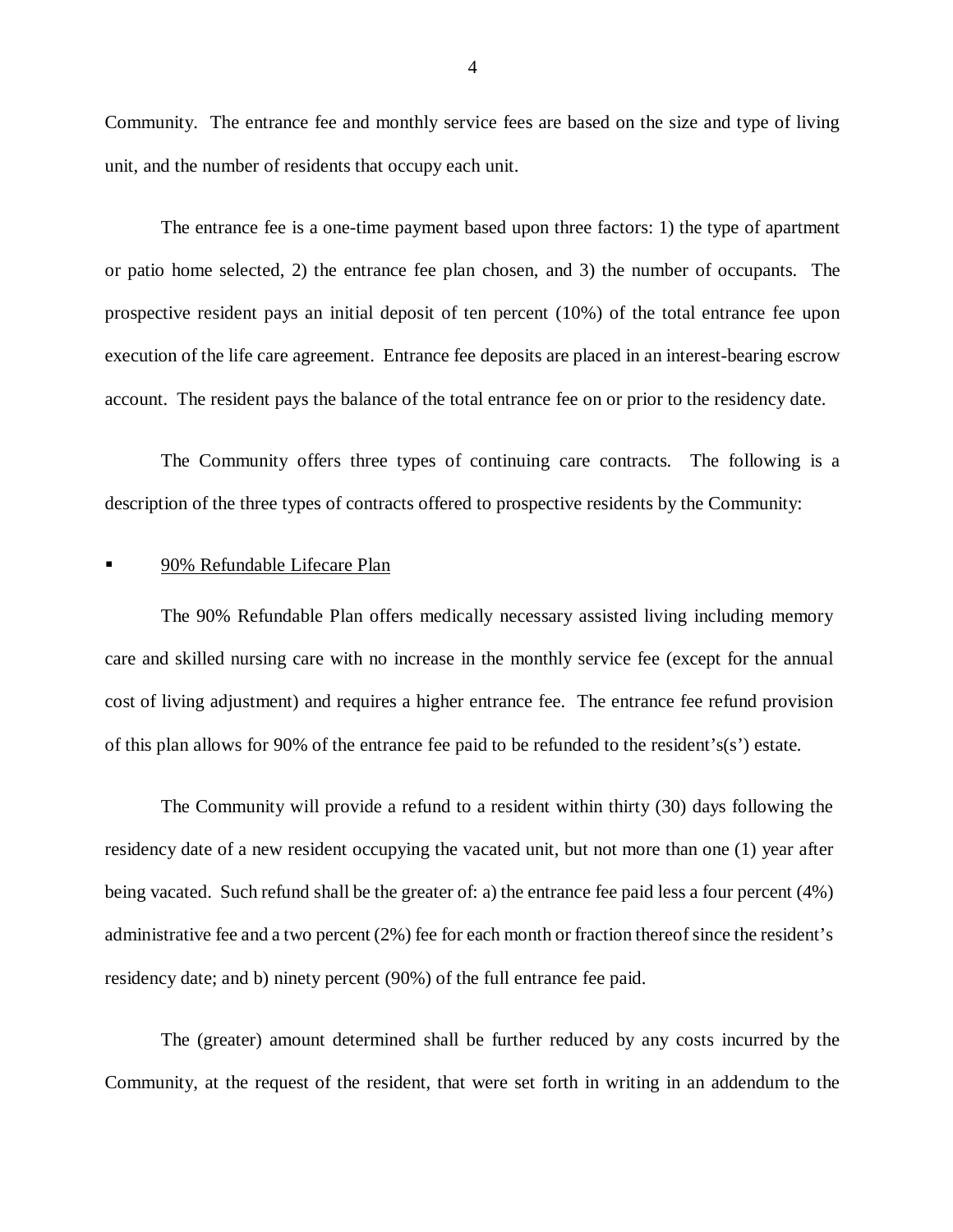signed agreement, reduced by any costs incurred to repair the living accommodation for damage caused by the resident; and any unpaid monthly service fees and other unpaid charges set forth on the monthly statement.

#### **Traditional Lifecare Plan**

 The Traditional Plan offers medically necessary assisted living including memory care and skilled nursing care with no increase in the monthly service fee (except for the annual cost of living adjustment). This option offers a lower entrance fee that declines at the rate of 4% upon completion of the first 90 (ninety) days of residency plus 2% per month for each month or fraction thereof after the residency date until the refund amount reaches zero.

 If this agreement terminates within the ninety (90) days immediately following the residency date for any reason other than rescission, the Community shall issue a refund to the resident within thirty (30) days following the residency date of a new resident occupying the vacated unit, but shall not let more than one (1) year expire to refund the previous resident, after the unit was vacated. Such refund shall consist of the entrance fee paid to the Community by or on behalf of the resident without interest, less: (a) any costs incurred by the Community at the request of the resident that were set forth in writing in an addendum to the signed agreement; (b) any costs incurred to refurbish the unit for resale; and (c) any unpaid monthly service fees and other charges set forth on the monthly statement of charges.

 For agreements terminating more than ninety (90) days following the residency date for any reason other than rescission, the refund shall be determined by first comparing: (a) the entrance fee paid less a four percent (4%) administrative fee and a two percent (2%) fee for each month or fraction thereof since the resident's residency date; and (b) ninety percent (90%) of the full entrance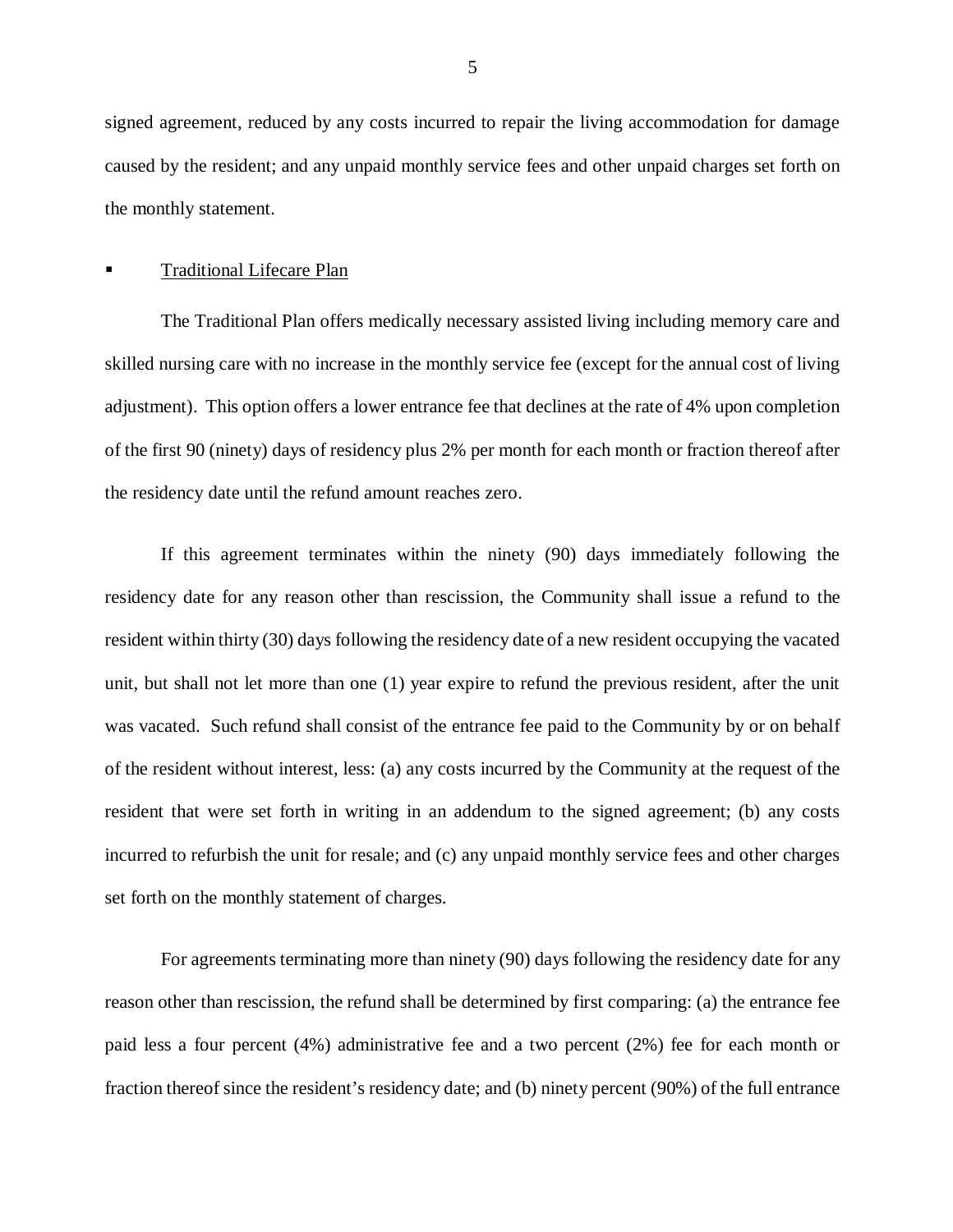fee paid. The greater of the amounts determined in (a) and (b) shall then be reduced by the following to arrive at the refund due the Resident: (c) any costs incurred by the Community at the request of the resident, that were set forth in writing in an addendum to the signed agreement; (d) any costs incurred to refurbish the unit for resale; and (e) any unpaid monthly service fees and other charges set forth on the monthly statement of charges.

#### Choice Care Plan

 The Choice Care plan offers thirty (30) lifetime days of medically necessary assisted living care including memory care and sixty (60) lifetime days of medically necessary skilled nursing care without an increase in the monthly service fee. The number of days of skilled nursing care is received and paid for by Medicare and does not count against the sixty (60) medically necessary lifetime days of skilled nursing care provided under this option. After receiving sixty (60) medically necessary lifetime days of skilled nursing care, the resident will pay the then current published daily rate, and any other rates for services received in the skilled nursing facility.

 After receiving the thirty (30) lifetime days of medically necessary assisted living care, including memory care, the resident receiving the care will pay the then current published daily rate and any other rates for services received in assisted living, including memory care. The Choice Care plan entrance fee refund provisions allows for 90% of the entrance fee paid to be refunded to the resident's(s') estate.

 Under the Choice Care Plan, if this agreement terminates within the ninety (90) days immediately following the residency date for any reason other than rescission, the Community shall issue a refund to the resident within thirty (30) days following the residency date of a new resident occupying the vacated unit, but shall not let more than one (1) year expire to refund to the previous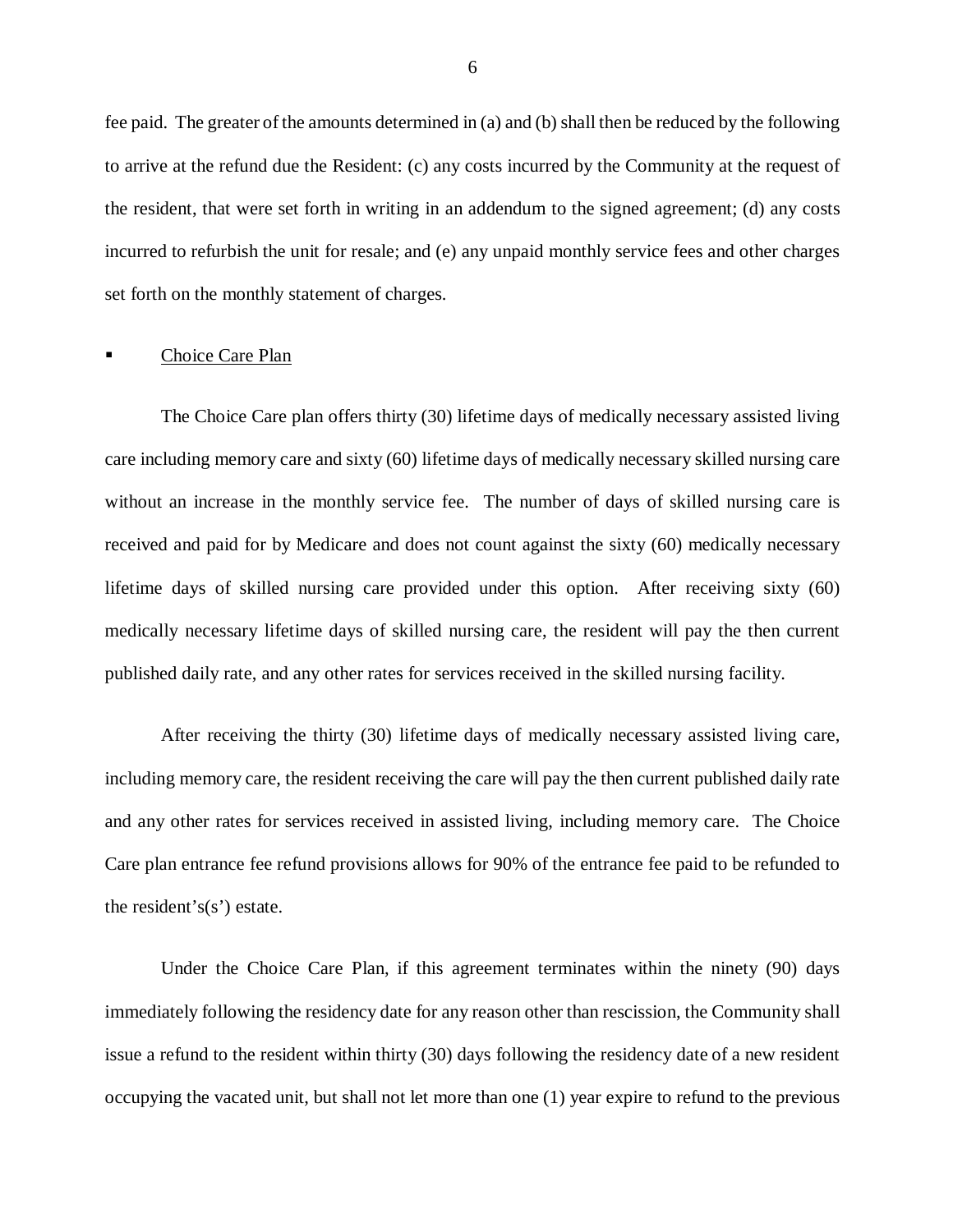resident, after the unit was vacated. Such refund shall consist of the entrance fee paid to the Community by or on behalf of the resident without interest, less: (a) any costs incurred by the Community at the request of the resident that were set forth in writing in an addendum to the signed agreement; (b) any costs incurred to refurbish the unit for resale; and (c) any unpaid monthly service fees and other charges set forth on the monthly statement of charges.

 For agreements terminating more than ninety (90) days following the residency date for any reason other than rescission, the refund shall be determined by first comparing: (a) the entrance fee paid less a four percent (4%) administrative fee and a two percent (2%) fee for each month or fraction thereof since the resident's residency date; and (b) ninety percent (90%) of the full entrance fee paid. The greater of the amounts determined in (a) and (b) shall then be reduced by the following to arrive at the refund due the Resident: (c) any costs incurred by the Community at the request of the resident that were set forth in writing in an addendum to the signed agreement; (d) any costs incurred to refurbish the unit for resale; and (e) any unpaid monthly service fees and other charges set forth on the monthly statement of charges.

#### A. Corporate Governance

 Pursuant to the Community's Charter and by-laws, management of the Community is to be vested in a Board of Directors comprised of at least nine (9) but not more than eleven (11) directors.

 As of December 31, 2015, the Community's Board of Directors was comprised of the following eleven (11) members: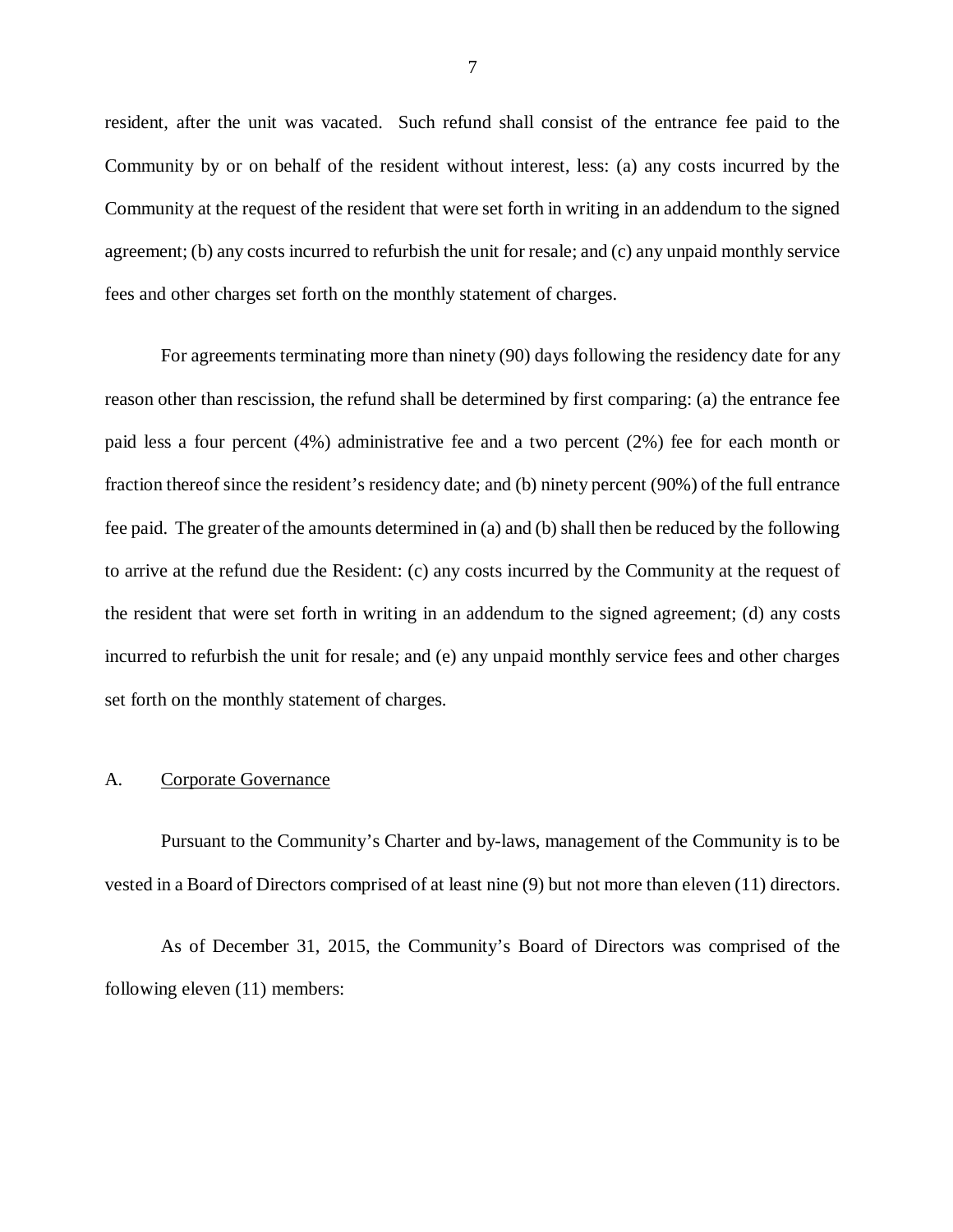| <b>Name and Residence</b>                     | <b>Principal Affiliation</b>                          |
|-----------------------------------------------|-------------------------------------------------------|
| Jon Bos<br>Orchard Park, NY                   | Owner,<br><b>Bos Business Consulting</b>              |
| Melinda Disare<br>Buffalo, NY                 | Partner,<br>Schoeneck and King                        |
| David Donner<br>Snyder, NY                    | Vice President,<br>Cape Ability Outrigger Ohana, Inc. |
| Donald Hayes<br>Orchard Park, NY              | Resident                                              |
| George Herbert<br>Orchard Park, NY            | Retired                                               |
| <b>Richard Holmes</b><br>Orchard Park, NY     | Retired                                               |
| Gretchen Librock<br>N. Tonawanda, NY          | Finance Operations,<br><b>HSBC Bank USA</b>           |
| Daniel Newcomb<br>Perrysburg, NY              | Retired                                               |
| Jill Ortner<br>Hamburg, NY                    | Retired                                               |
| John Sherman<br>Tonawanda, NY                 | Retired                                               |
| <b>Ronald Witt</b><br><b>Orchard Park, NY</b> | Retired                                               |

 The board of directors is required to meet six (6) times each year, of which, one (1) of the meetings is designated as the annual meeting. According to the Community's by-laws, the board of directors may hold special meetings as may be called by the President, upon a written request of one-third or more of the Directors, or on the written request of its sole Member, the United Church Home Society, Inc.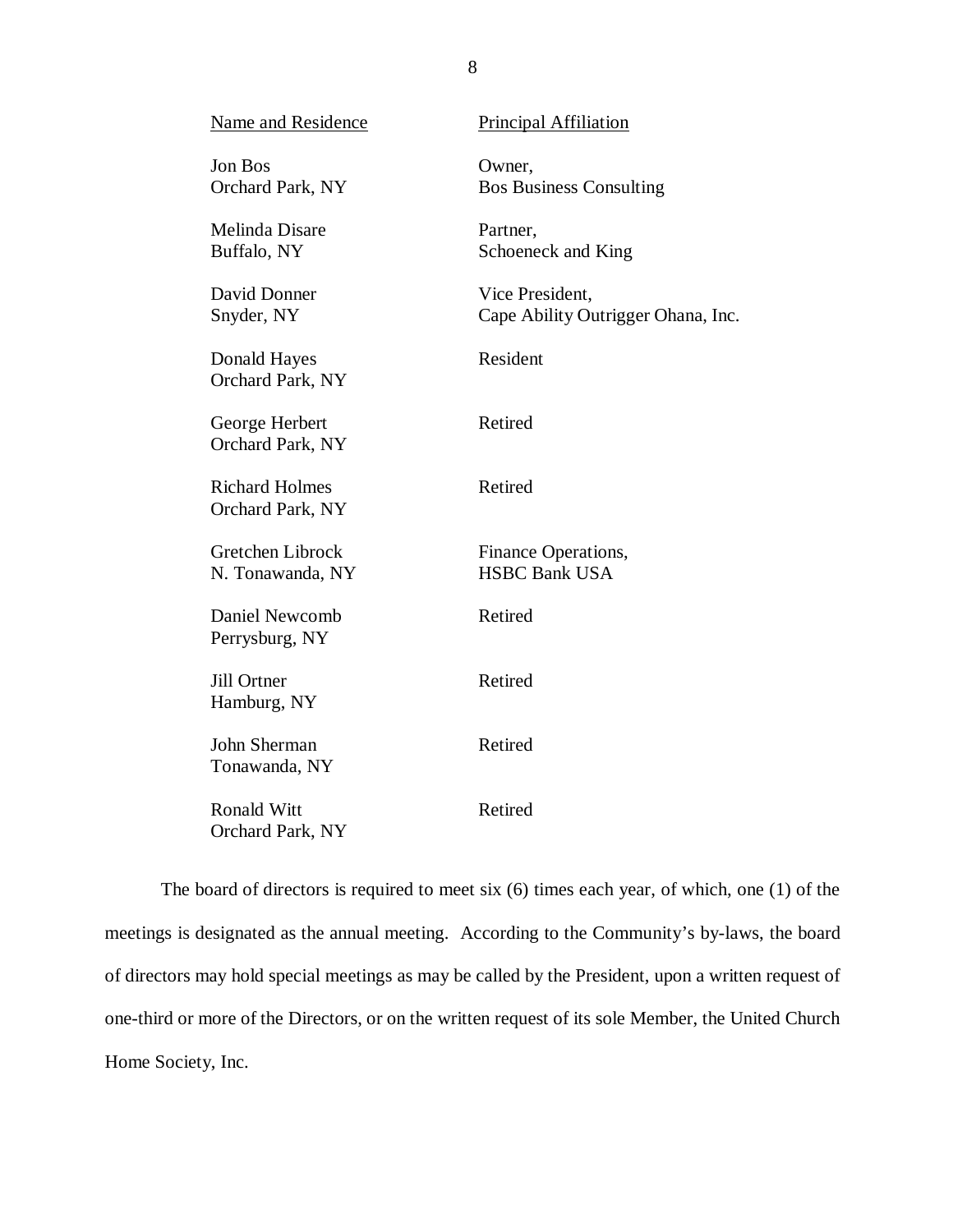A review of the minutes of the meetings of the board of directors held during the examination period revealed that the meetings were generally well attended, with all of the directors attending at least one-half of the meetings they were eligible to attend.

The principal officers of the Community as of December 31, 2015, were as follows:

| Name                  | Title                          |
|-----------------------|--------------------------------|
| George Herbert        | President                      |
| David Donner          | Vice President                 |
| William Wlodarczyk    | <b>Chief Executive Officer</b> |
| Jill Hausrath         | <b>Chief Financial Officer</b> |
| Jill Ortner           | Secretary                      |
| <b>Richard Holmes</b> | Treasurer                      |

#### B. Corporate Structure

 The Community is a member of the United Church Home Society, Inc. holding company system. The structure of the holding company system as of December 31, 2015 was as follows:



 For-Profit Corporation Law, organized exclusively for charitable purposes as a Type B corporation. The sole member of the Community is United Church Home Society, Inc. ("UCHS"). The Community is a corporation, defined under Section 102(a)(5) of the New York Not-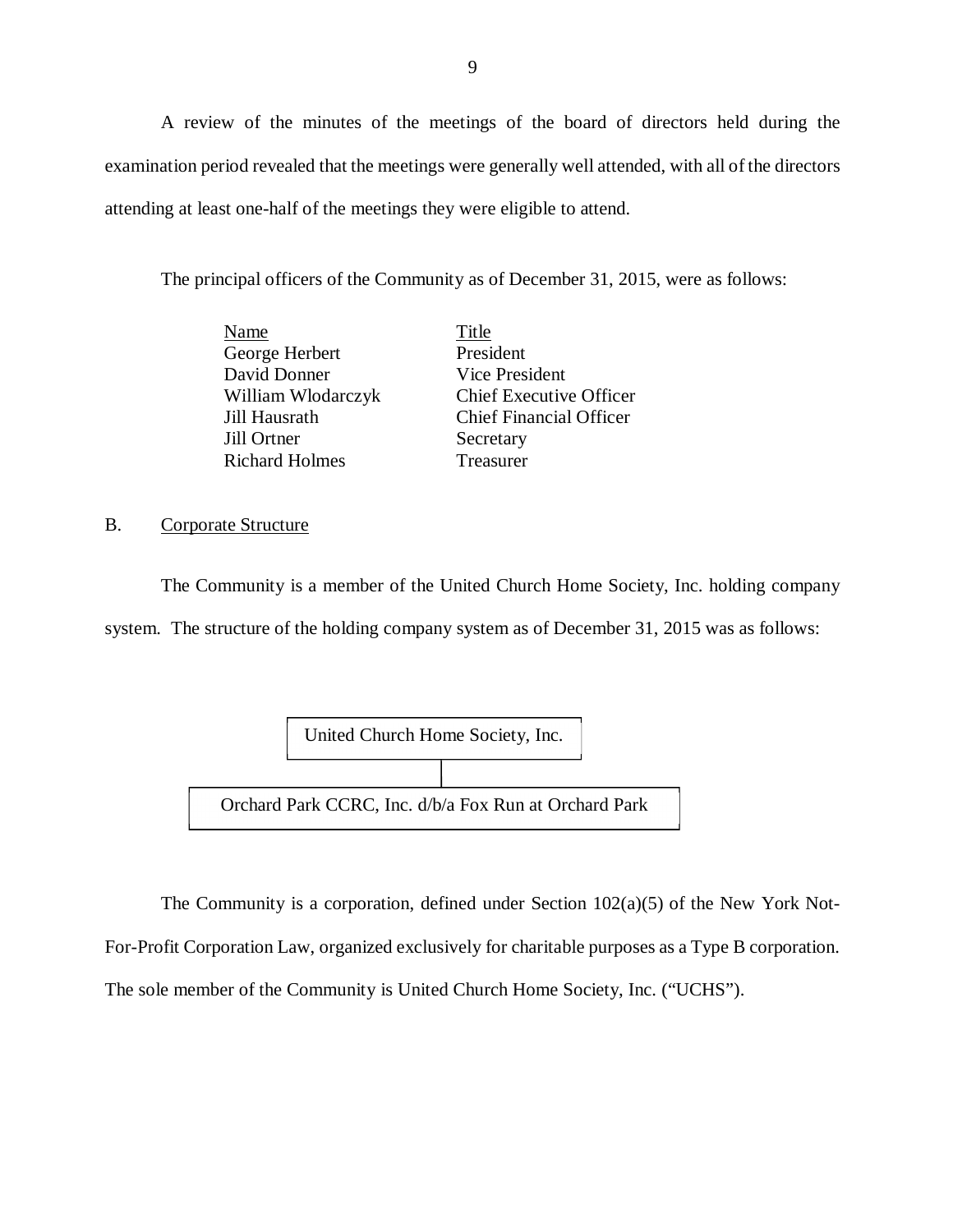The Community is a controlled entity of UCHS with control conferred through the Community's By-Laws. UCHS must approve any amendments to the Community's by-laws or Articles of Incorporation.

#### C. Occupancy Rates

 The following reflects the occupancy rates at each year-end, for the period 2013 to 2015, for each service area within the Community:

|                                                         | 2013  | 2014  | 2015  |
|---------------------------------------------------------|-------|-------|-------|
| <b>Independent Living Units</b>                         | 92.0% | 93.0% | 96.0% |
| Enriched Housing (includes Adult &<br>Memory Care Unit) | 94.1% | 88.5% | 86.5% |
| <b>Skilled Nursing Facility</b>                         | 87.4% | 94.0% | 84.0% |

 For the years noted in the above schedule, the Community has steadily increased the occupancy rate for its Independent Living Units ("ILU"). The Community's independent living units' occupancy rate of 96.0% as of December 31, 2015 meets industry accepted benchmarks.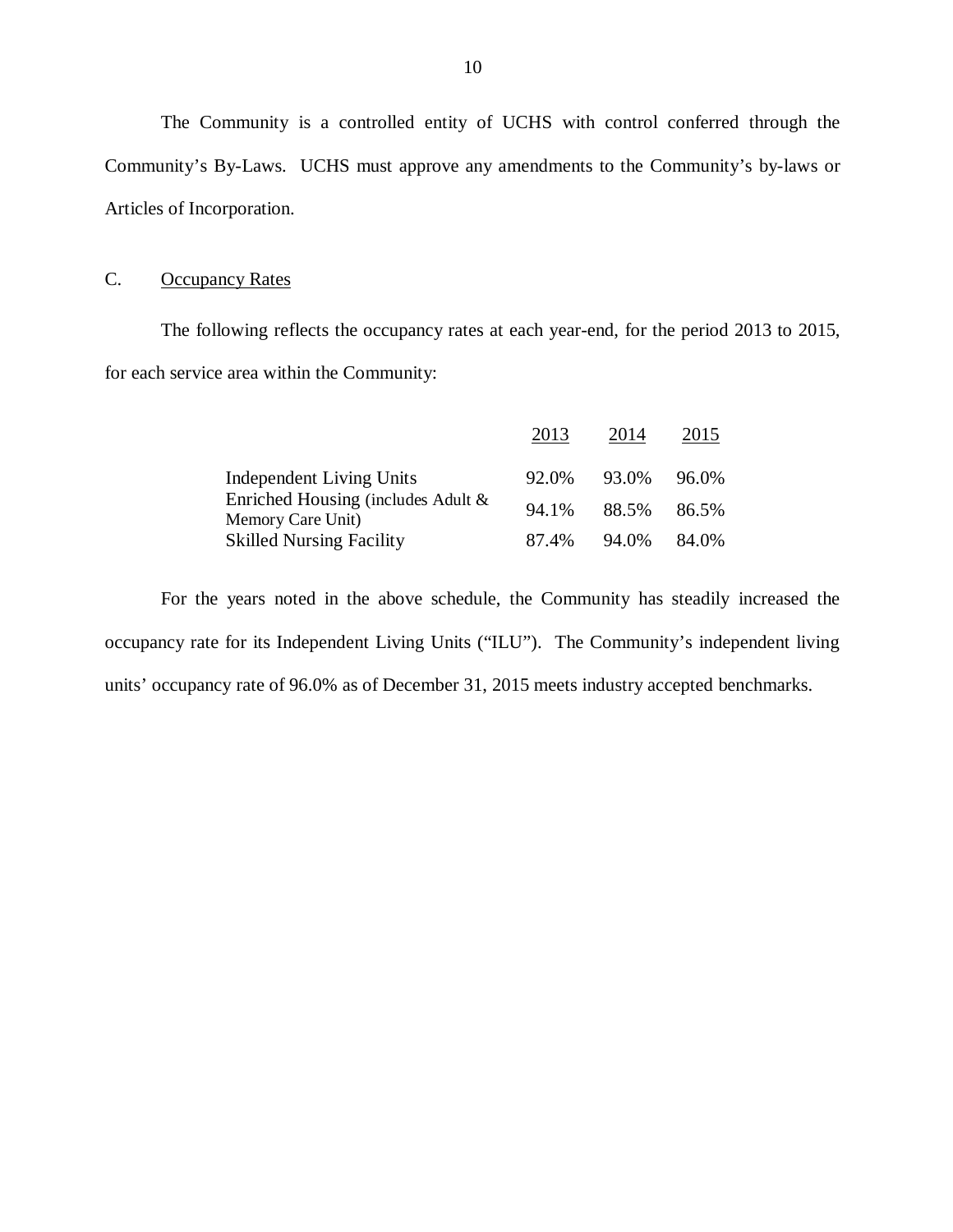#### **3. FINANCIAL STATEMENTS**

 The following statements show the assets, liabilities and actuarial surplus, as of December 31, 2015, as contained in the Community's 2015 filed annual statement presented on a statutory actuarial basis pursuant to Insurance Regulation No. 140 (11 NYCRR 350), and a condensed summary of operations with a reconciliation of the actuarial surplus account for the years under review.

 The firm of Freed Maxick CPAs, P.C. of Buffalo, New York was retained by the Community to audit the Community's financial statements of financial position for the calendar years 2013, 2014, and 2015, and the related statements of operations and cash flows for the years then ended.

 Freed Maxick CPAs, P.C. concluded that the financial statements present fairly, in all material respects, the financial position of the Community at the respective audit dates. Balances reported in these audited financial statements were reconciled to the corresponding years' annual statements with no discrepancies noted.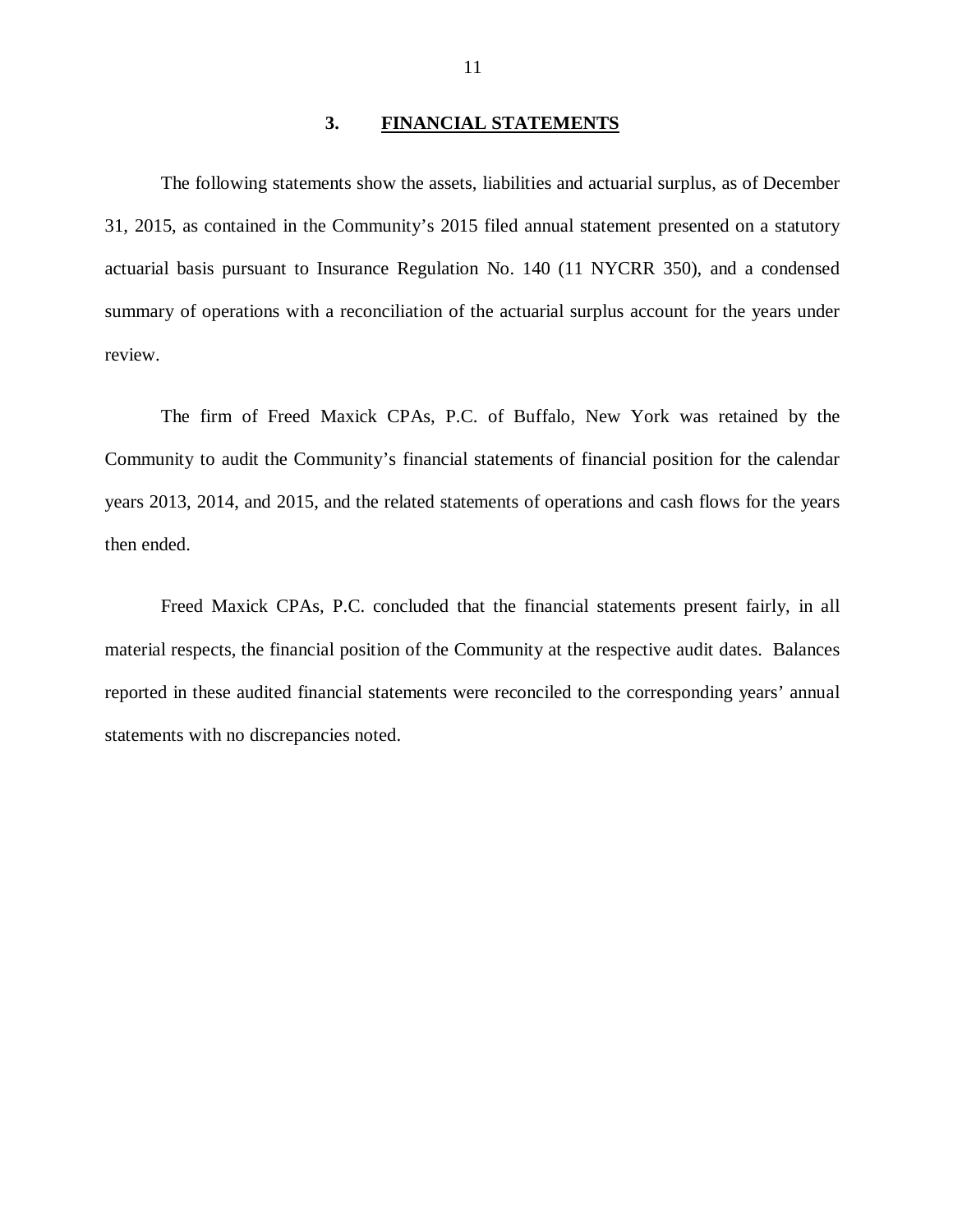#### A. Balance Sheet

#### Assets

| Cash and investable assets                | \$23,505,918    |
|-------------------------------------------|-----------------|
| Accounts receivable and prepaid expenses  | 1,183,746       |
| Land                                      | 1,839,000       |
| Land improvements                         | 4,829,427       |
| <b>Building</b>                           | 82,114,640      |
| Furniture, fixtures and equipment         | 7,139,454       |
| Accumulated depreciation                  | (18, 524, 576)  |
| Deferred financing costs                  | 4,450,056       |
| Deferred marketing costs                  | 1,079,121       |
| Total assets                              | \$107,616,786   |
| Liabilities                               |                 |
| <b>IDA</b> bond reserve                   | \$47,342,900    |
| Actuarial reserve                         | 57,984,906      |
| Aggregate write-ins for other liabilities | 483,500         |
| <b>Total liabilities</b>                  | \$105,811,306   |
| Net actuarial surplus                     | 1,805,480<br>S. |
| Total liabilities and net surplus         | \$107,616,786   |

Note: It should be noted that the net asset values herein are reported on a statutory actuarial basis. As such, the values differ from the certified financial statements prepared by the Community's certified public accountants.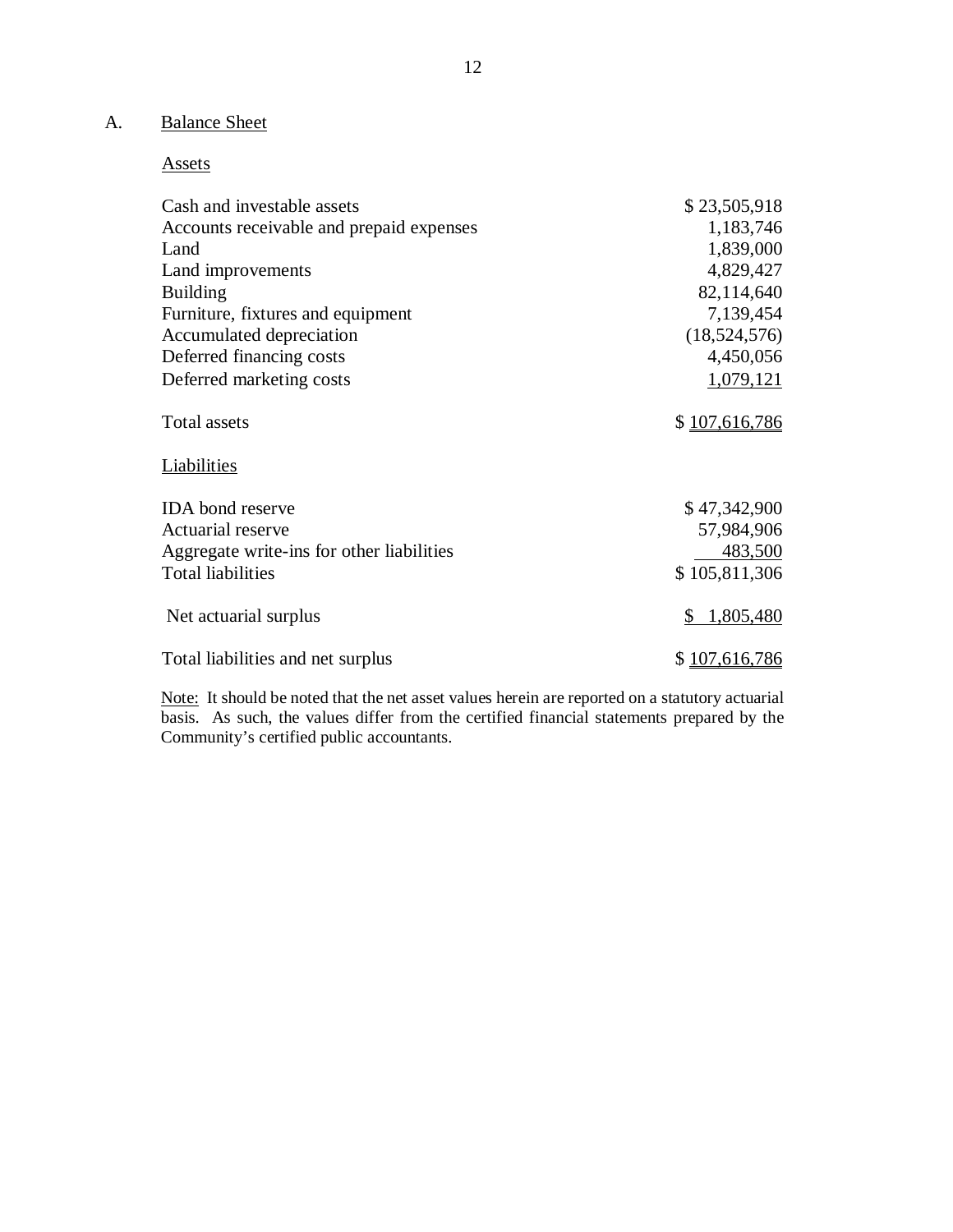B. Statement of Revenue, Expenses and Change in Actuarial Surplus

 The statement of revenue and expenses is presented on a statutory modified GAAP basis for the three-year examination period, January 1, 2013 through December 31, 2015.

## Revenue

| Monthly maintenance fees                     | \$26,177,028 |                |
|----------------------------------------------|--------------|----------------|
| Other revenue from residents                 | 487,299      |                |
| Earned entrance fees (net of refunds)        | 3,247,944    |                |
| Patient revenues from nonresidents           | 13,722,656   |                |
| Interest and dividend income                 | 359,067      |                |
| Non-operating revenue                        | 205,515      |                |
| Total revenue                                |              | \$44,199,509   |
| <b>Expenses</b>                              |              |                |
|                                              |              |                |
| Net change in obligation for future services | \$1,377,000  |                |
| Interest expense                             | 7,328,347    |                |
| Facility and dining expenses                 | 11,494,815   |                |
| Health expenses                              | 11,401,415   |                |
| Administration expenses                      | 5,128,334    |                |
| Depreciation and amortization charges        | 8,030,809    |                |
| Change in provision for uncollectible        |              |                |
| accounts                                     | (96,000)     |                |
| Real estate taxes and PILOT                  | 1,502,483    |                |
| NYS health facilities assessment             | 781,023      |                |
| Aggregate write-ins for other operating      |              |                |
| expenses                                     | 625,200      |                |
| Total expenses                               |              | \$47,573,426   |
| Net (loss)                                   |              | \$ (3,373,917) |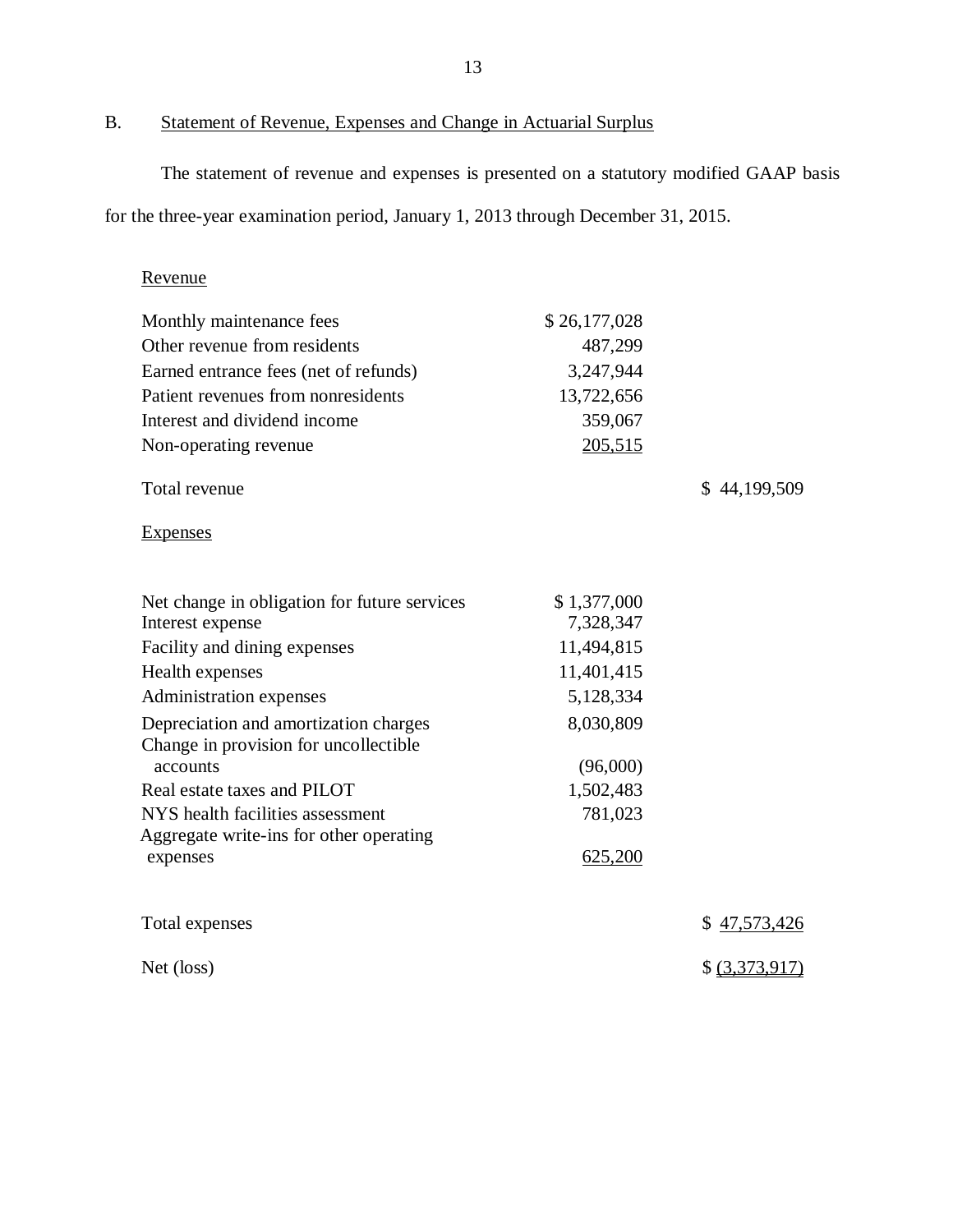#### Change in Actuarial Surplus

The Community's actuarial surplus decreased \$(648,599) during the three-year examination

period, January 1, 2013 through December 31, 2015, detailed as follows:

| Surplus, per report on<br>examination, as of<br>December 31, 2012 |                           |                           | \$2,454,079      |
|-------------------------------------------------------------------|---------------------------|---------------------------|------------------|
|                                                                   | Gain in<br><b>Surplus</b> | Loss in<br><b>Surplus</b> |                  |
| Net loss                                                          |                           | \$ (3,373,917)            |                  |
| Statutory adjustment<br>as per examination*                       | \$2,725,318               | \$<br>$\theta$            |                  |
| decrease<br>Net.<br>in<br>surplus                                 |                           |                           | \$<br>(648, 599) |
| Surplus, per report on<br>examination, as of<br>December 31, 2015 |                           |                           | \$<br>1,805,480  |

 \*Note: This adjustment represents the difference between the net income pertaining to the statutory modified GAAP basis of accounting and the actuarial surplus.

#### **4. SUBSEQUENT EVENTS**

 The Community has submitted a request to the New York State Department of Health ("DOH") to build an approximately 14,000 square foot expansion to its health center and to add ten skilled nursing beds to its existing fifty bed capacity.

 The Community received a contingent approval letter for the project from DOH dated March 10, 2017, relative to the aforementioned expansion to the Plan's health center and the Plan's request to add an additional ten (10) beds to its skilled nursing facility. The approval of the assisted living portion and the overall project is still in process. According to the Community's proposal,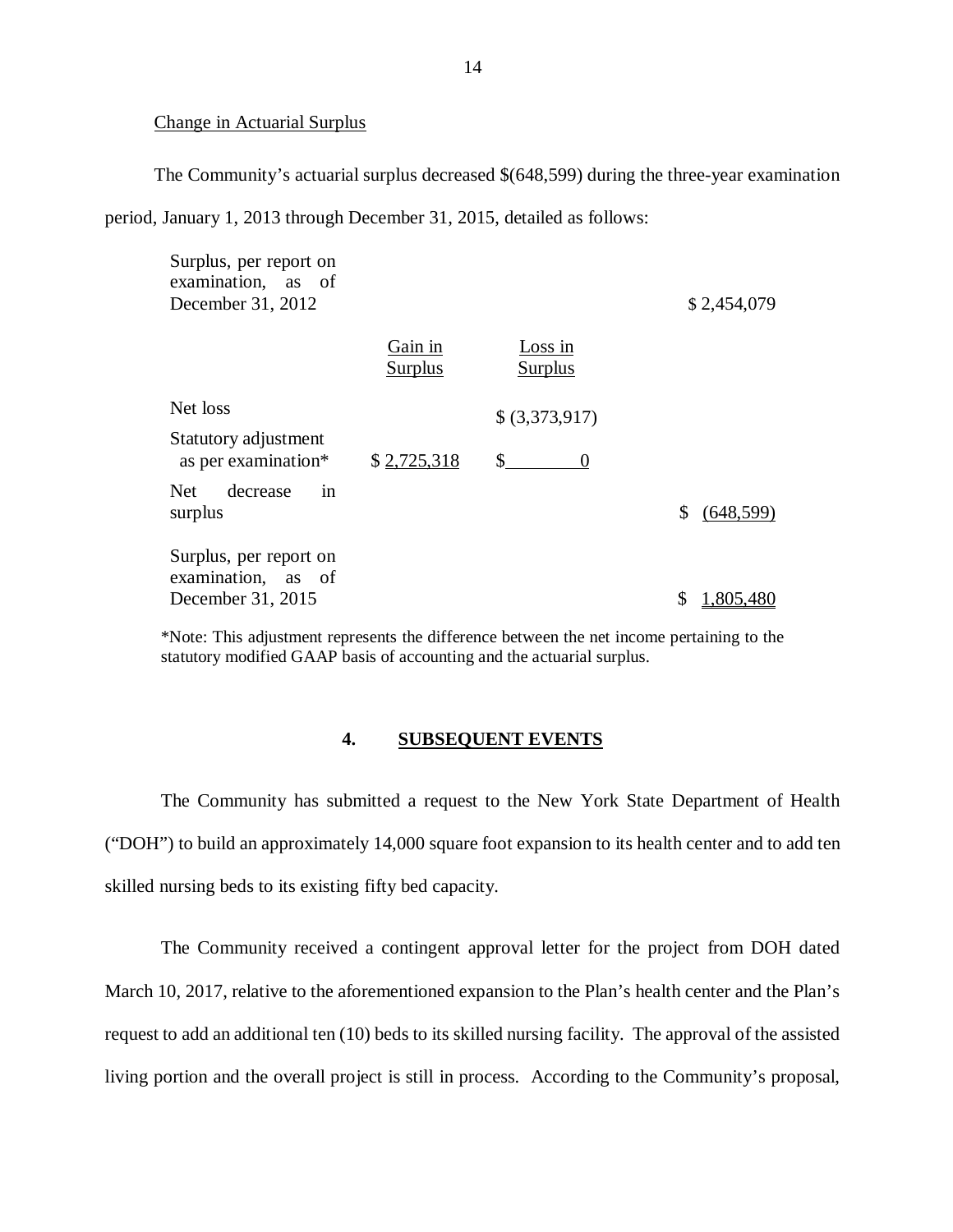the expansion will increase the space for the skilled nursing home residents' dining room, therapy area, and provide additional private spaces within such skilled nursing home area.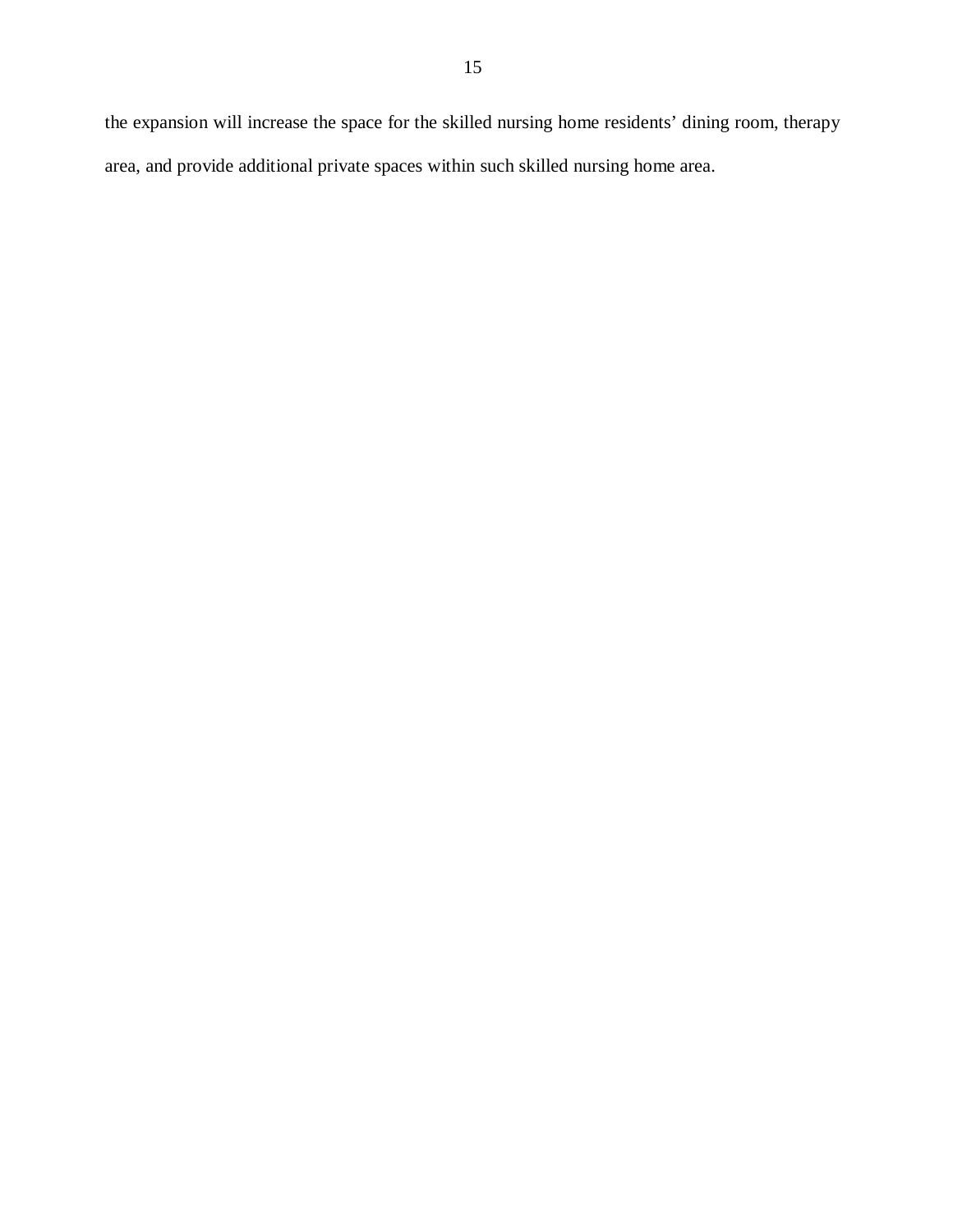#### **5. COMPLIANCE WITH PRIOR REPORT ON EXAMINATION**

The prior report on examination as of December 31, 2012, contained the following six (6)

comments and recommendations (page numbers refer to the prior report on examination):

## **ITEM NO.**

## **PAGE NO.**

#### Conflict of Interest Statements

 $1<sub>1</sub>$  Article IX, Section 1(d) of its By-Laws and obtain signed conflict of interest statements annually from each of the members of its board of directors and its officers. It is recommended that the Community complies with 9

 *The Community has complied with this recommendation.* 

### **Occupancy Rates**

 $\overline{2}$ . to achieve the industry benchmark occupancy rate of 95% relative to its independent living units. It is recommended that the Community continues to strive 10

 *The Community has complied with this recommendation.* 

- . **Information Technology**
- $\overline{3}$ . agreement with its IT vendor (Aurora) that details the terms of the contract, including agreed upon responsibilities, compensation, and other legal obligations between the It is recommended that the Community maintains a service 11 parties.

 *The Community has complied with this recommendation.* 

 $\mathbf{4}$ . Community periodically obtains SOC1 and SSAE 16 reports from the IT service vendor, MOZY, Aurora, and other third-party vendors who provide significant services. It is recommended, as a good business practice, that the 11

 *The Community has complied with this recommendation.*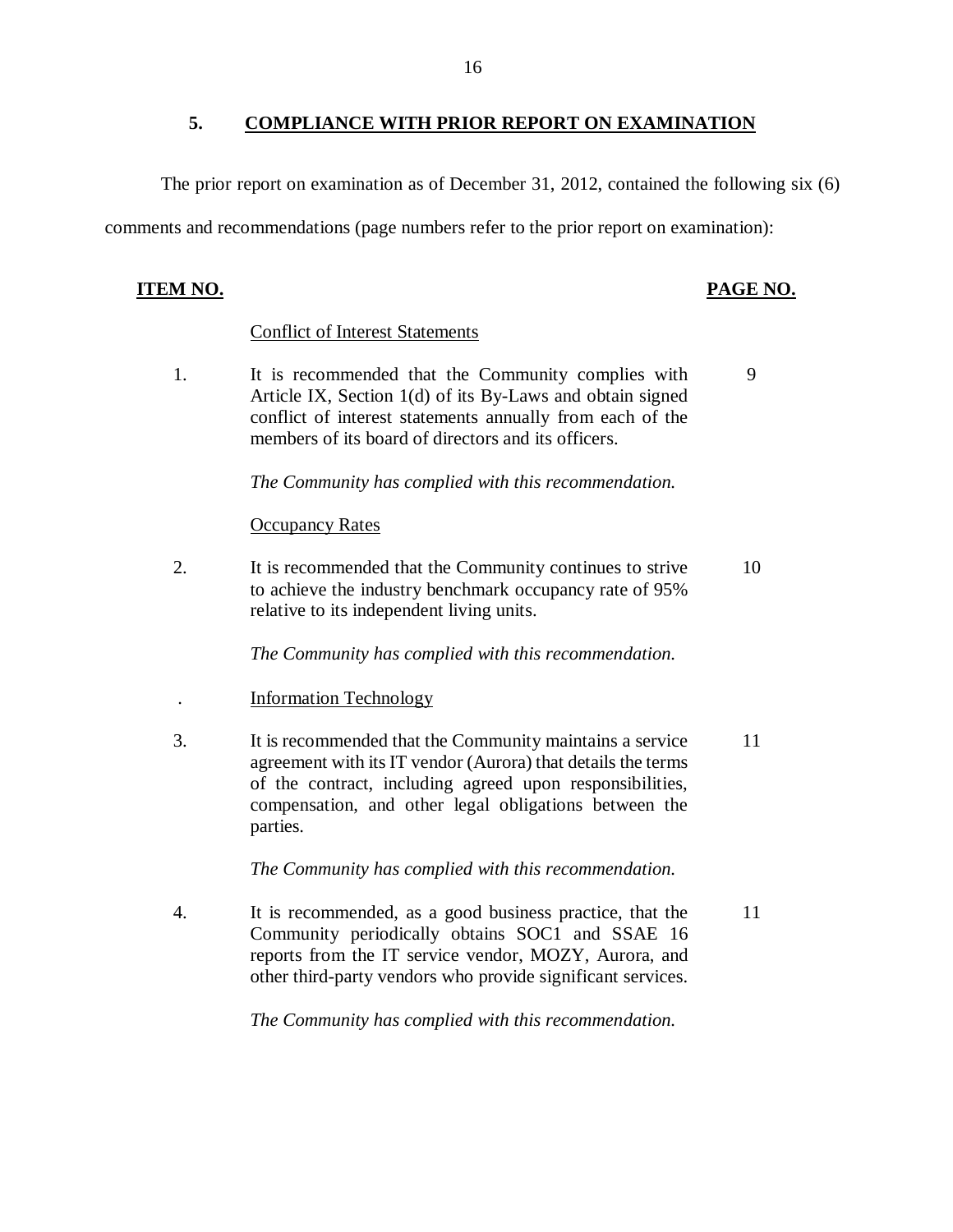#### **ITEM NO. PAGE NO.**

### Information Technology (cont.)

5. computer back-up policy with regard to saving and restoring data by testing restoration capabilities on a periodic monthly basis. It is recommended that the Community complies with its 12

 *The Community has complied with this recommendation.* 

6. of the results of the testing along with dates of the testing, items tested, and the name of the individual(s) performing the testing. It is also recommended that the Community maintains a log 12

 *The Community has complied with this recommendation.*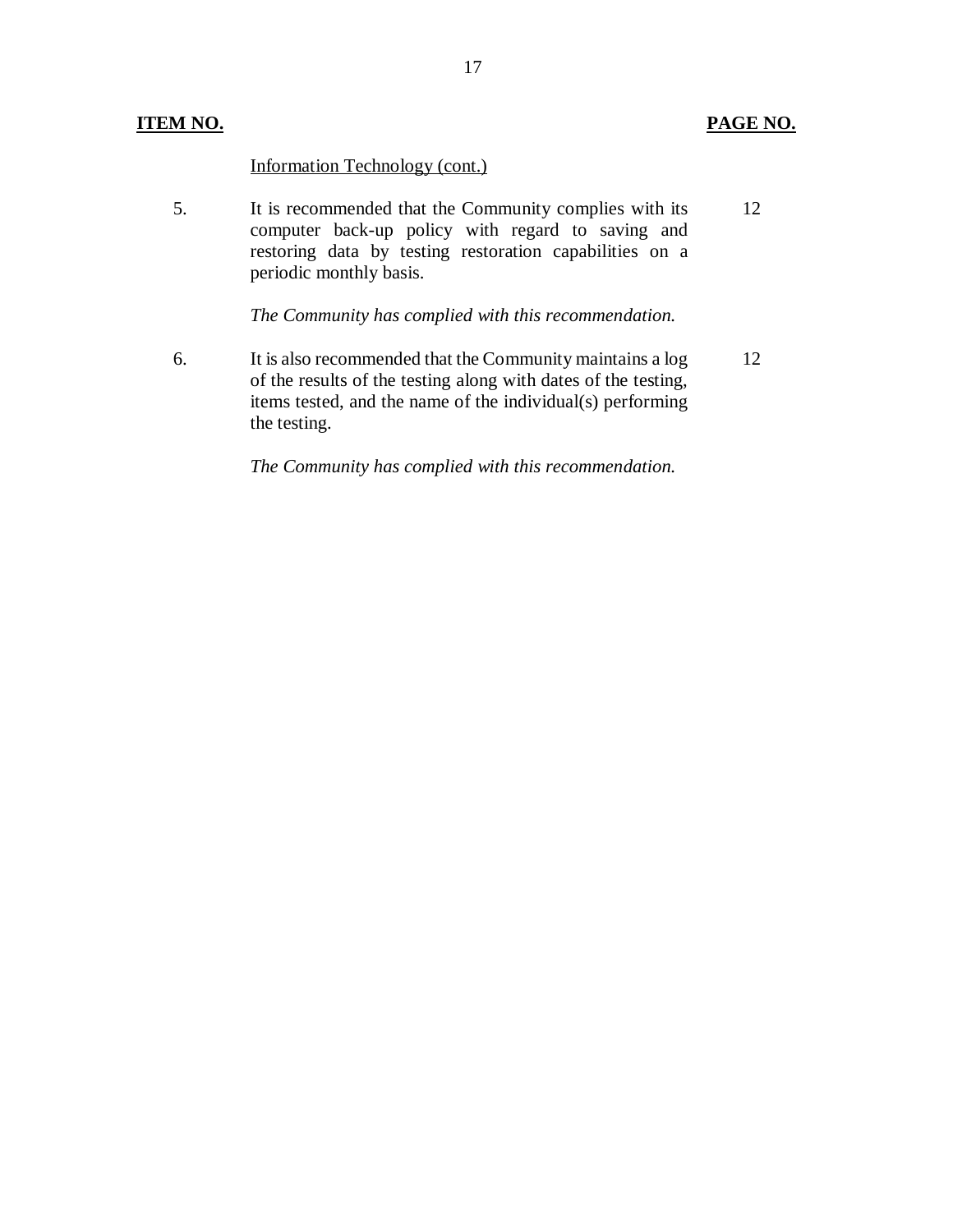Respectfully submitted,

 $/S/$ 

 Hussein Agouda, CFE Insurance Examiner

 STATE OF NEW YORK ) COUNTY OF NEW YORK) ) SS.  $\mathcal{L}$ 

Hussein Agouda, being duly sworn, deposes and says that the foregoing report submitted by him is true to the best of his knowledge and belief.

> $\frac{1}{\sqrt{S}}$ Hussein Agouda

Subscribed and sworn to before me

this \_\_\_\_\_\_\_\_\_\_ day of \_\_\_\_\_\_\_\_\_\_\_\_\_\_\_\_\_\_ 2018